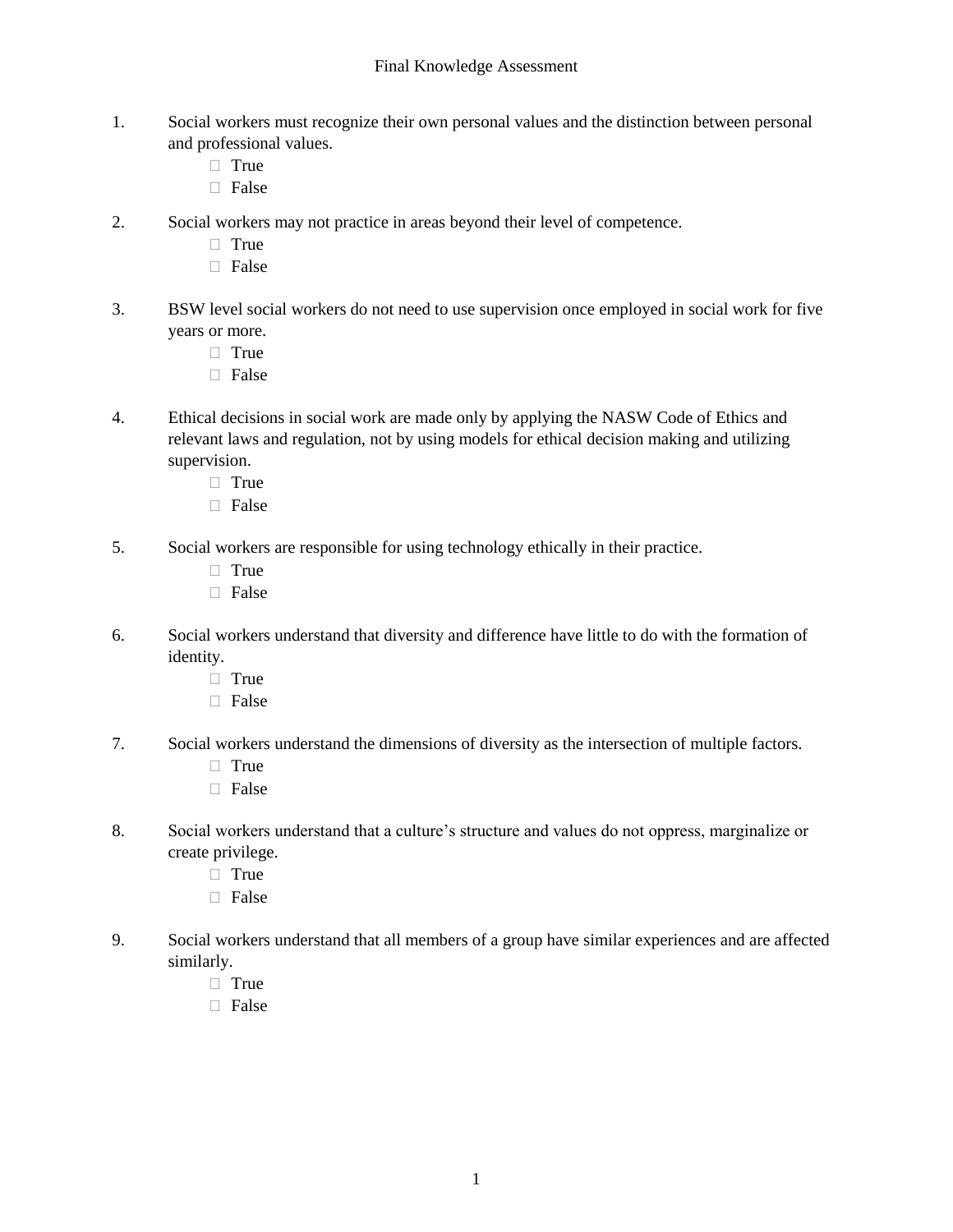- 10. Social workers must understand and communicate understanding of the forms and mechanisms of oppression and discrimination to be an effective practitioner.
	- $\Box$  True
	- □ False
- 11. To be an effective practitioner, social workers must understand that every person regardless of position in society has fundamental human rights including safety, privacy and an adequate standard of living.
	- $\Box$  True
	- $\Box$  False
- 12. Social workers only need to understand oppression and human rights violations in their own countries, not the global interconnectedness of these issues.
	- $\Box$  True
	- $\Box$  False
- 13. In addition to understanding how to practice with individual clients, social workers must understand strategies designed to eliminate oppressive structural barriers to ensure that social goods, rights and responsibilities are distributed equitably.
	- $\Box$  True
	- $\Box$  False
- 14. Social workers do not have to be concerned that civil, political, environmental, economic, social and cultural human rights of their clients are protected.
	- □ True
	- □ False
- 15. Social workers must understand quantitative and qualitative research methods and which method is best suited to answer the research question.
	- $\Box$  True
	- $\Box$  False
- 16. The NASW Code of Ethics does not apply to research done in social work.
	- True
	- □ False
- 17. Social workers are not required to use culturally informed and ethical approaches to building knowledge.
	- $\Box$  True
	- □ False
- 18. The only evidence that informs social work practice comes from the profession of social work.
	- True
	- $\Box$  False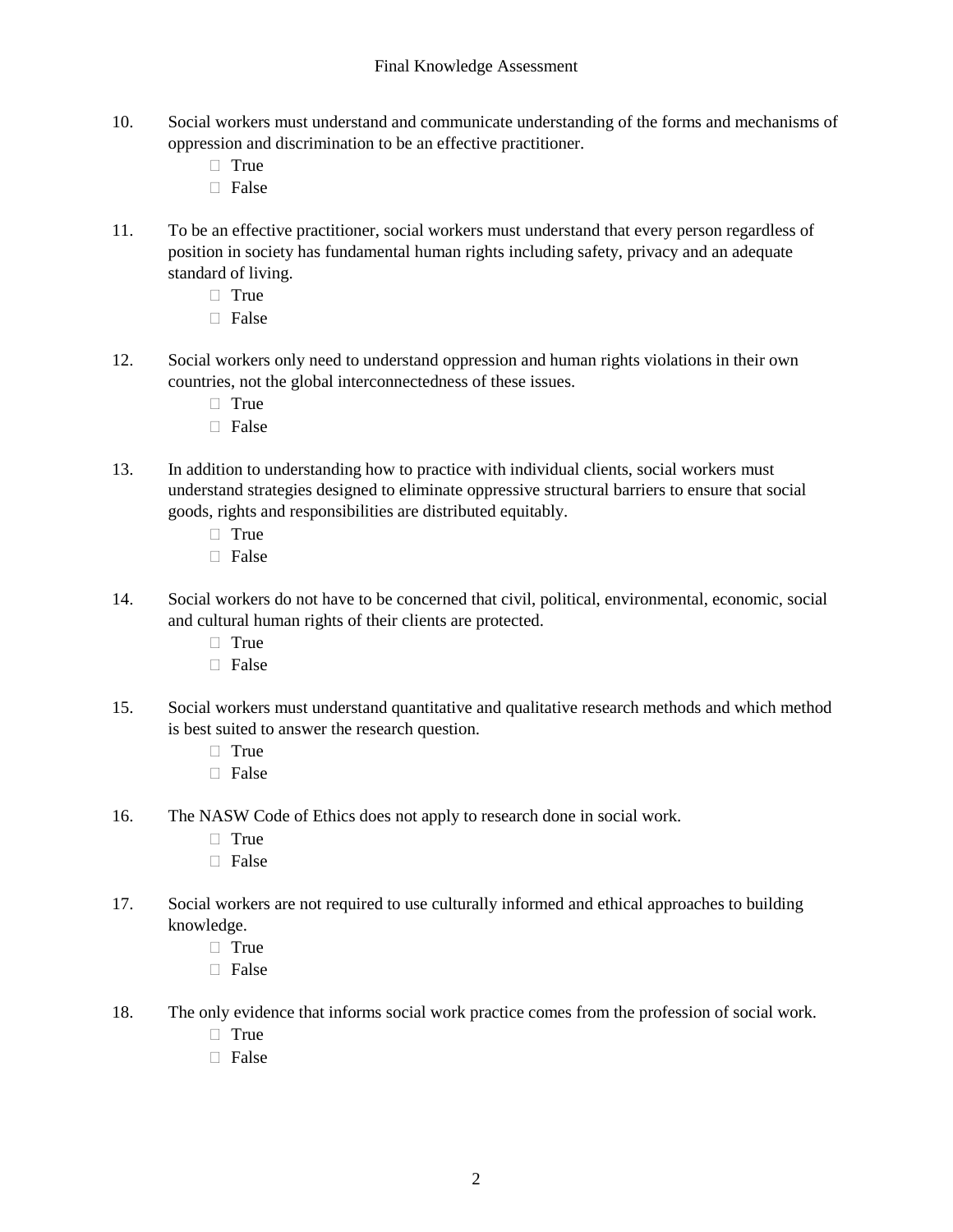- 19. Social workers must be able to evaluate their practice using accepted research methodology.
	- $\Box$  True
	- □ False
- 20. Social workers do not need to understand the role of policy and its implementation in determining how social welfare services affect clients.
	- $\Box$  True
	- □ False
- 21. Social workers do not have a role in policy development and implementation.
	- $\Box$  True
	- $\Box$  False
- 22. Social works are required to engage in policy practice within their practice settings at the micro, mezzo, and macro levels.
	- $\Box$  True
	- □ False
- 23. Social workers must be able to assess how social welfare and economic policies impact the delivery of and access to social services.
	- $\Box$  True
	- $\Box$  False
- 24. Social workers must be able to analyze, formulate and advocate for policies that advance human rights and social, economic and environmental justice.
	- $\Box$  True
	- $\Box$  False
- 25. Social workers understand that engagement is not an ongoing part of social work practice on any level.
	- $\Box$  True
	- $\Box$  False
- 26. Social workers value agency regulations over human relationships.
	- $\Box$  True
	- $\Box$  False
- 27. Social workers must use knowledge of theories of human behavior and the social environment to engage with their clients.
	- $\Box$  True
	- $\Box$  False
- 28. Social workers use the same strategies to engage all clients.
	- $\Box$  True
	- $\Box$  False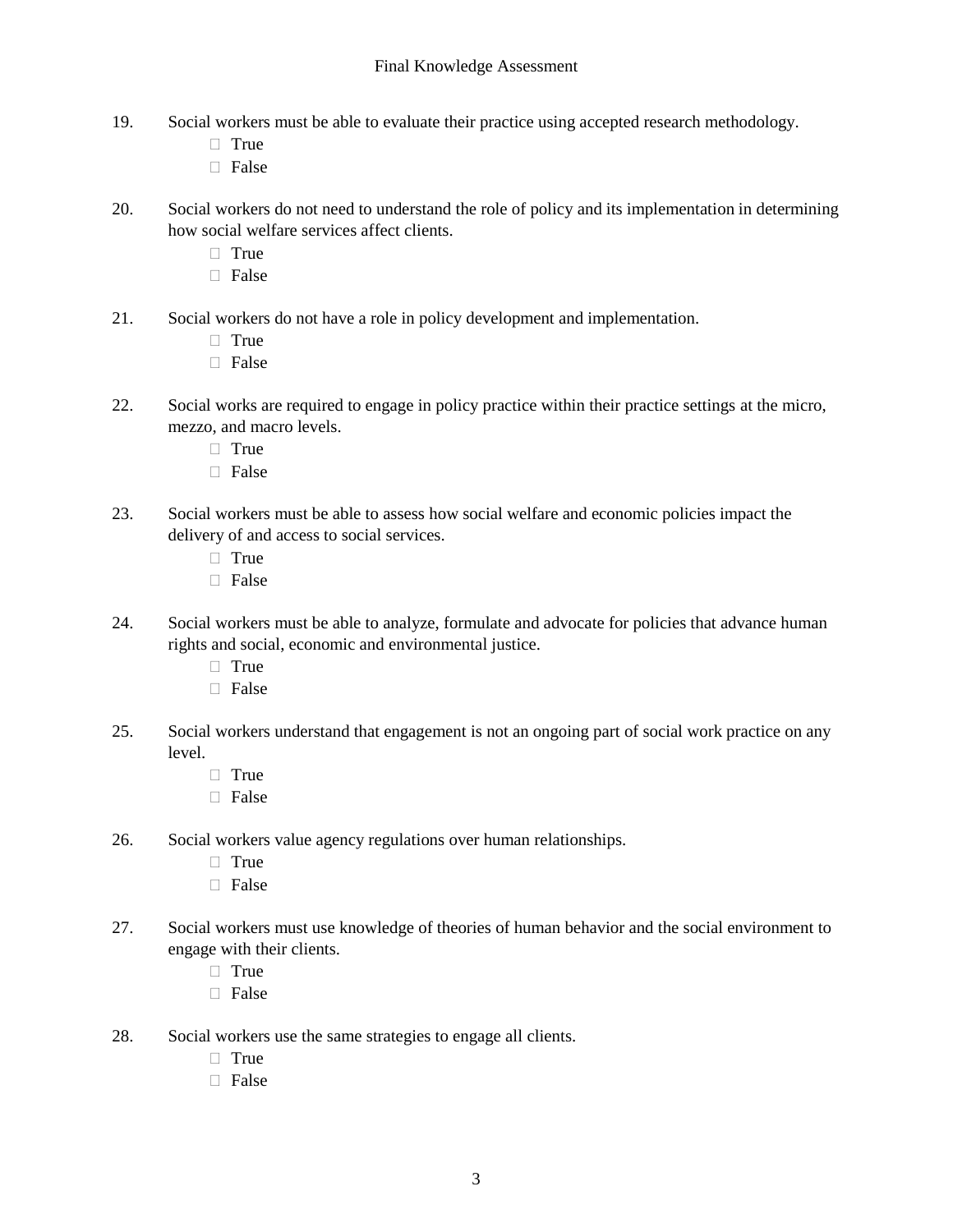- 29. Social workers rarely use inter-professional collaboration in their practice.
	- $\Box$  True
	- $\Box$  False
- 30. Social workers understand that assessment is a one-time only process.
	- True
	- □ False
- 31. Social workers understand that theories of human behavior and the social environment are used in the assessment process.
	- $\Box$  True
	- $\Box$  False
- 32. Social workers understand that development of intervention goals is not based on assessment.
	- $\Box$  True
	- $\Box$  False
- 33. Social workers must understand methods of assessment with diverse clients.
	- $\Box$  True
	- □ False
- 34. Social workers select intervention strategies only based on the assessment, not on the values and preferences of the client.
	- $\Box$  True
	- $\Box$  False
- 35. Social workers use evidence informed interventions to achieve the goals of clients.
	- $\Box$  True
	- □ False
- 36. Social workers recognize that beneficial outcomes for clients may demand interdisciplinary and inter-organizational collaboration.
	- $\Box$  True
	- $\Box$  False
- 37. Social workers negotiate, mediate and advocate for, never with, clients.
	- $\Box$  True
	- $\Box$  False
- 38. Social workers do not need to understand methods of identifying, analyzing, and implementing evidence informed interventions to achieve client goals.
	- $\Box$  True
	- False